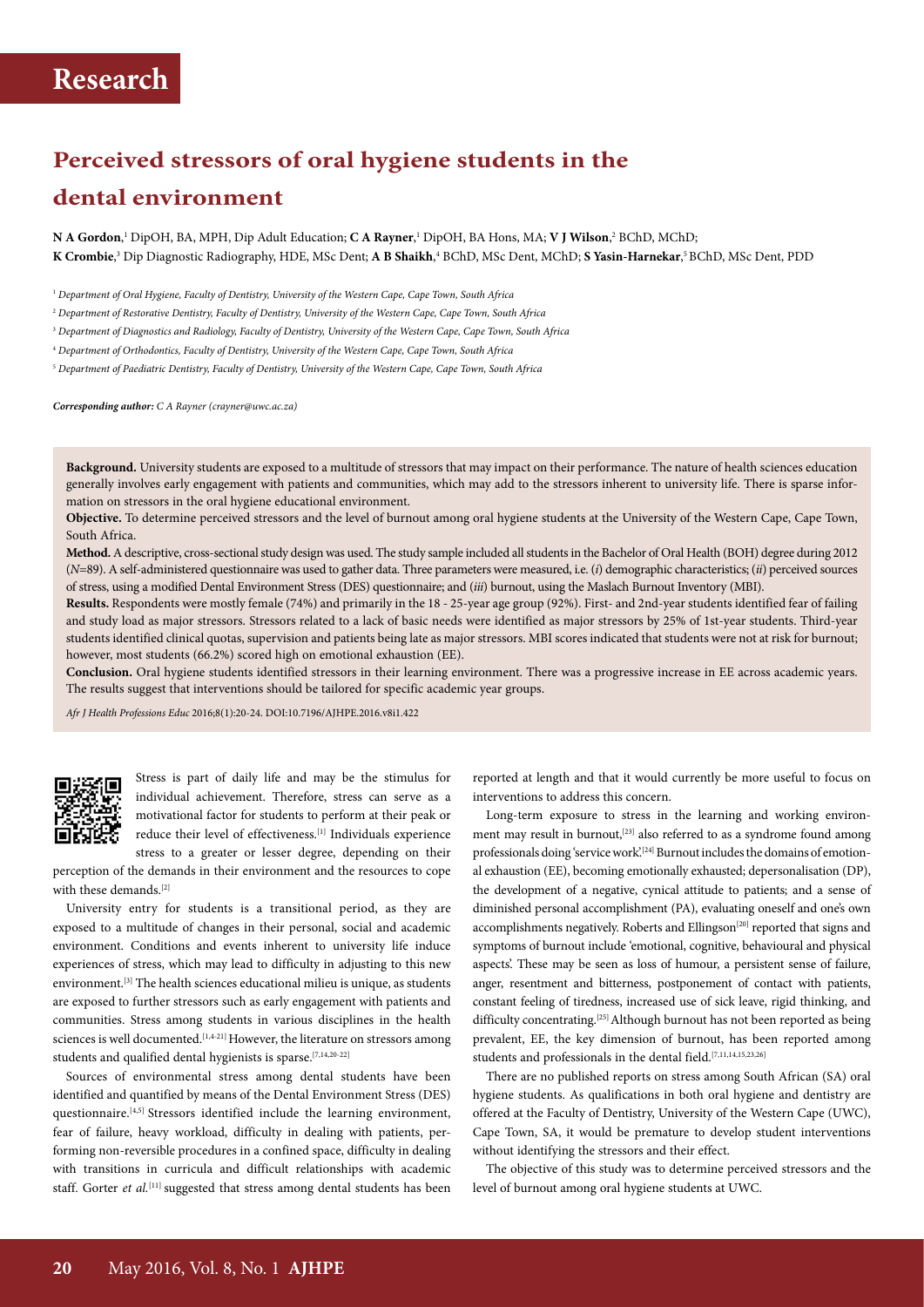## **Methods**

### **Study design**

A descriptive, cross-sectional study design was used.

#### **Study population**

All students registered for the 3-year Bachelor of Oral Health (BOH) programme during 2012 were included (*N*=89).

### **Instrument and data collection**

Data were collected by means of a self-administered questionnaire. The following three parameters were measured: (*i*) demographic characteristics; (*ii*) perceived sources of stress, using a modified DES questionnaire; and (*iii*) burnout, using the Maslach Burnout Inventory (MBI). The DES<sup>[4]</sup> and MBI[24] questionnaires are validated instruments. Demographic characteristics included home language as a proxy of ethnicity, in view of the 11 official languages in SA.

The DES consisted of 79 statements categorised into the following areas of study: study environment (*n*=27), theoretical aspects (*n*=14), preclinical aspects (*n*=13), and clinical aspects (*n*=25). Students were asked to respond to each statement by indicating whether it posed 'no problem', 'a small problem' or 'a huge problem' that might interfere with their studies. The following statements were added to suit the local context: discrimination due to race, nationality, gender or social class; transport to the university; accommodation; safety; and having enough food to eat*.*

The MBI consisted of 22 statements. Each statement was scored on a 7-point Likert scale ranging from 0 ('never' experienced) to 6 (experienced 'every day'). The MBI was divided into three subscales, i.e. EE, PA and DP. Statements in the MBI were adapted to include 'other students or people'. This was in view of the teaching methodologies that encompass engagement with students and communities throughout the programme*.* 

The questionnaire was piloted with 10 students to assure validity, and modified accordingly. It was distributed to students for completion in their classrooms. Completed questionnaires were submitted to the researchers. The study was conducted at the end of the first semester.

#### **Data analysis**

Data were entered and analysed using descriptive statistics (IBM SPSS Statistics for Windows, Version 21.0, USA: IBM Corp.). Frequency distributions were used to identify stressors posing a 'huge problem' to students. The MBI manual<sup>[24]</sup> was used to categorise the student groups into high, average and low risk for burnout. Burnout is indicated in high scores of EE ( $\geq$ 27) and DP ( $\geq$ 10) and low scores of PA ( $\geq$ 40) in the Human Services Survey (MBI HSS).<sup>[24]</sup>

### **Ethical considerations**

Ethical approval was obtained from the Faculty of Dentistry and University Research and Ethics committees, UWC. Prior to distributing the questionnaires, students were informed verbally and in writing of the purpose of the study. Informed consent was obtained.

### **Results**

### **Demographics**

The response rate was 85%. Respondents were mostly female (74%) and primarily in the 18 - 25-year age group (92%). Six of the 11 official languages

were reported as home languages, with 38% having English, the medium of education at the university, as their home language.

More than half (58%) resided in the Western Cape – the province where UWC is located; 76% had attended public schools and 24% private schools; 47% lived with families and the remainder stayed in university residences (30%) or private residences (17%).

### **Student response to the DES statements**

Table 1 illustrates the top five stressors reported as a 'huge problem' for each category of the DES. The 'study environment' scored lowest overall of the four categories. Only 3rd-year students completed the clinical category and the majority experienced this as a 'huge problem'.

Table 2 illustrates the top five stressors by year group, indicating that stressors vary across the academic years. First- and 2nd-year students identified the theoretical aspect of their studies as most stressful, whereas the 3rd-year group reported the clinical category as most stressful.

| Table 1. The top five perceived stressors in each category of the DES                  |                                     |  |  |  |
|----------------------------------------------------------------------------------------|-------------------------------------|--|--|--|
| <b>Perceived stressors</b>                                                             | Responses to a<br>'huge problem', % |  |  |  |
| Study environment                                                                      |                                     |  |  |  |
| 1. Fear of being unemployed in future                                                  | 48                                  |  |  |  |
| 2. Lack of time for relaxation                                                         | 37                                  |  |  |  |
| 3. Neglect of personal life                                                            | 36                                  |  |  |  |
| 4. Treated as being immature                                                           | 36                                  |  |  |  |
| 5. Lack of confidence to be a successful hygienist                                     | 34                                  |  |  |  |
| Theoretical problems                                                                   |                                     |  |  |  |
| 1. Heavy study load                                                                    | 65                                  |  |  |  |
| 2. Fear of failing a module or year                                                    | 64                                  |  |  |  |
| 3. Overloaded feeling due to the large number of<br>modules in the programme           | 61                                  |  |  |  |
| 4. Having a lecture or clinic before a scheduled<br>assessment                         | 52                                  |  |  |  |
| 5. Lack of self-motivation to study                                                    | 36                                  |  |  |  |
| Preclinical problems (BOH II and III)                                                  |                                     |  |  |  |
| 1. Fear of making mistakes                                                             | 61                                  |  |  |  |
| 2. Lack of time to practise preclinical procedures                                     | 59                                  |  |  |  |
| 3. Limited co-operation from laboratory<br>technicians/staff                           | 54                                  |  |  |  |
| 4. Meeting preclinical requirements                                                    | 51                                  |  |  |  |
| 5. Number of supervisors in relation to students;<br>inconsistency between supervisors | 46                                  |  |  |  |
| Clinical problems (BOH III only)                                                       |                                     |  |  |  |
| 1. Number of assigned quotas                                                           | 95                                  |  |  |  |
| 2. Number of clinical supervisors in relation to<br>number of students                 | 74                                  |  |  |  |
| 3. Fear of being criticised                                                            | 74                                  |  |  |  |
| 4. Patients being late/missing appointment                                             | 74                                  |  |  |  |
| 5. Fear of being unable to catch up with clinical<br>requirements                      | 74                                  |  |  |  |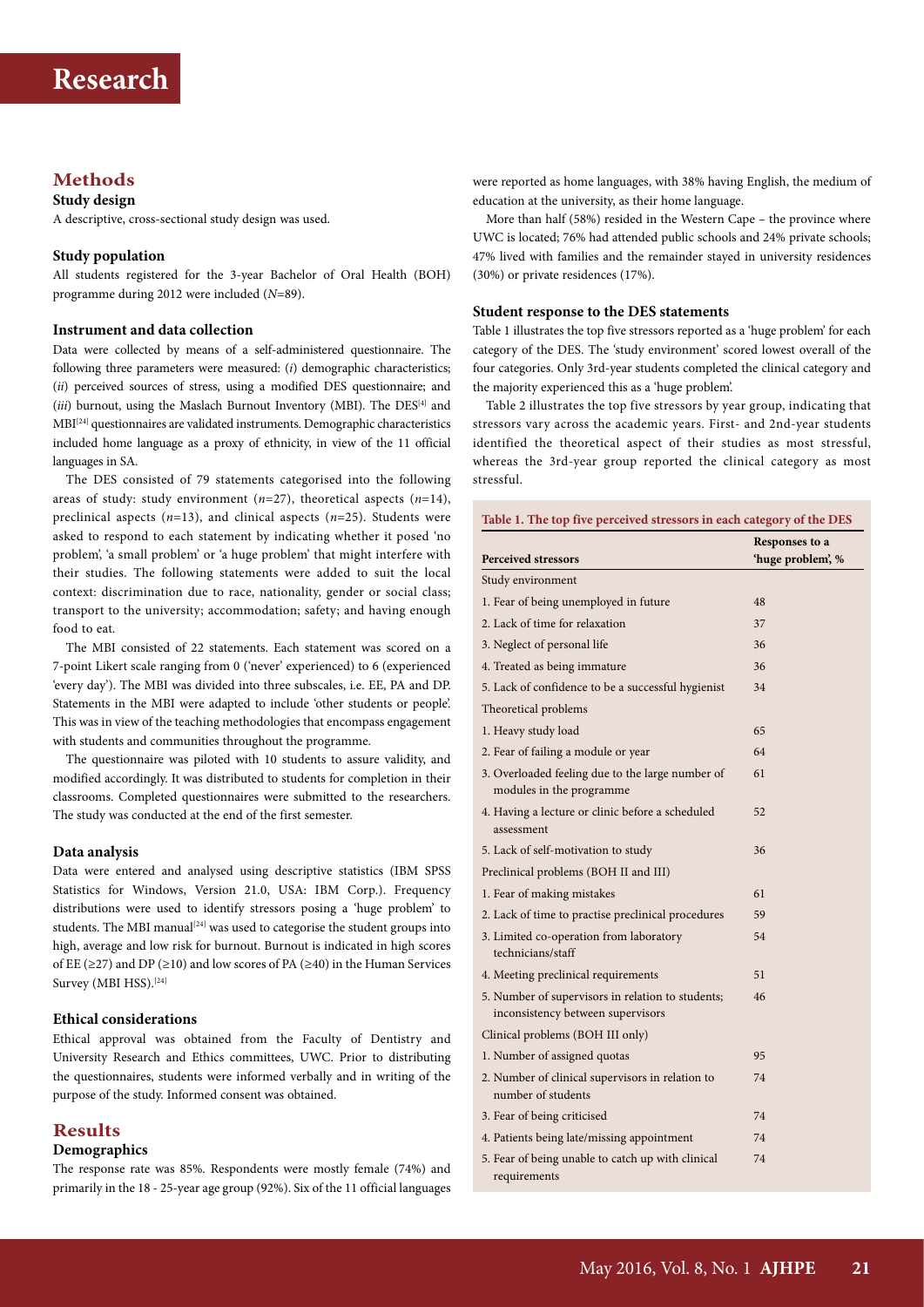# **Research**

|                | Table 2. Top five perceived stressors of the DES per year group |              |
|----------------|-----------------------------------------------------------------|--------------|
| Study year     | <b>Potential stressor</b>                                       | Frequency, % |
| <b>BOHI</b>    | Fear of failing a module                                        | 61           |
|                | Overloaded feeling due to large number of                       | 55           |
|                | modules                                                         |              |
|                | Heavy study load                                                | 52           |
|                | Fear of being unemployed in the future                          | 44           |
|                | Having financial responsibilities                               | 38           |
| <b>BOH II</b>  | Heavy study load                                                | 91           |
|                | Overloaded feeling due to large number of                       | 82           |
|                | modules                                                         |              |
|                | Fear of failing a module or year                                | 77           |
|                | Having a lecture before an assessment                           | 68           |
|                | Fear of making mistakes                                         | 66           |
| <b>BOH III</b> | Number of assigned clinical quotas                              | 95           |
|                | Number of clinical supervisors in relation                      | 74           |
|                | to students                                                     |              |
|                | Fear of being criticised by supervisors                         | 74           |
|                | Patients being late/missing appointments                        | 74           |
|                | Fear of being unable to catch up with clinical<br>requirements  | 74           |

Although not in the top five stressors, the statements added to the DES questionnaire to suit the local context indicated the following: 1st-year students reported transport (29%) and safety (27%) to and from the university, accommodation (29%), not being able to study in their living environment (24%) and not having enough to eat (24%) as a 'huge problem'. Discrimination due to race, nationality, gender or social class was reported as a 'huge problem' by 2nd-year (32%) and 3rd-year (37%) students.

### **Student response to the MBI**

Table 3 shows overall means and standard deviations for EE, PA and DP. The mean and standard deviations for individual statements were ranked in descending order. Statements referring to 'self' were reportedly experienced more frequently in EE ('I feel used up at the end of my day at university') and DP ('I worry that my studies are hardening me emotionally') subscales.

Table 4 shows the categorisation of year groups according to their risk for burnout. The means and standard deviations of the MBI score for each subscale and the percentage of students in the respective year group are indicated. Most (66.2%) students scored high on EE, the key dimension for burnout. However, there were significant differences between the three year groups (*p*=0.039). In terms of burnout, 1st-year scores were seen as 'indicative of engagement with work', with 76.5% of the class scoring high on PA and 14.7% scoring average on EE. Second-year scores were high on EE and DP but average on PA, suggesting a risk for burnout. Third-year scores showed a reversal on the DP and PA scores; yet, EE remained high.

There was no significance in student demographics and EE, DP and PA. There was considerable variation in student experiences in the academic year groups, as seen by the percentage of students in each category.

## **Discussion**

### **Demographic characteristics**

Oral hygiene is a predominantly female-orientated profession globally.<sup>[27]</sup> The gender distribution in this study is indicative of a changing student

| <b>Table 3. The Maslach Burnout Inventory</b>              |                                                                                                     |             |  |  |  |  |  |
|------------------------------------------------------------|-----------------------------------------------------------------------------------------------------|-------------|--|--|--|--|--|
| <b>Statements describing student feelings</b><br>Mean (SD) |                                                                                                     |             |  |  |  |  |  |
| <b>Emotional exhaustion</b>                                | 3.28(1.75)                                                                                          |             |  |  |  |  |  |
| 1.                                                         | I feel used up/worn out at the end of a day at university                                           | 4.25(1.53)  |  |  |  |  |  |
| $\overline{2}$ .                                           | I feel emotionally drained/exhausted from my studies                                                | 4.24(1.56)  |  |  |  |  |  |
|                                                            | 3. I feel fatigued/tired when I get up in the morning and<br>have to face another day at university | 4.11(1.63)  |  |  |  |  |  |
| 4.                                                         | I feel frustrated by my studies                                                                     | 3.96 (1.65) |  |  |  |  |  |
|                                                            | 5. I feel burnt out from my studies                                                                 | 3.86(1.65)  |  |  |  |  |  |
| 6.                                                         | I feel that I am working too hard on my studies                                                     | 3.01(1.94)  |  |  |  |  |  |
| 7.                                                         | I feel that I am at the end of my rope                                                              | 2.32(2.23)  |  |  |  |  |  |
| 8.                                                         | Interacting with people all day is really a strain for me                                           | 1.96(1.84)  |  |  |  |  |  |
|                                                            | 9. Interacting with people directly puts too much stress on me                                      | 1.85(1.74)  |  |  |  |  |  |
|                                                            | Depersonalisation                                                                                   | 1.29(1.58)  |  |  |  |  |  |
| 1.                                                         | I worry that my studies are hardening me emotionally                                                | 2.53(2.19)  |  |  |  |  |  |
| 2.                                                         | I have become more callous/uncaring towards people<br>since I started my studies                    | 1.35(1.82)  |  |  |  |  |  |
|                                                            | 3. I feel that I treat some patients and other students as if<br>they were impersonal objects       | 0.99(1.35)  |  |  |  |  |  |
|                                                            | 4. I don't really care what happens to some patients and<br>other students                          | 0.93(1.44)  |  |  |  |  |  |
|                                                            | 5. I feel that patients and other students blame me for some<br>of their problems                   | 0.65(1.12)  |  |  |  |  |  |
| Personal achievement                                       | 3.71 (1.66)                                                                                         |             |  |  |  |  |  |
| 1.                                                         | I feel I'm positively influencing other people's lives<br>through my studies                        | 4.18(1.46)  |  |  |  |  |  |
| 2.                                                         | I can easily create a relaxed atmosphere with my patients<br>and other students                     | 4.17(1.63)  |  |  |  |  |  |
|                                                            | 3. I can easily understand how my patients and other<br>students feel about things                  | 3.93(1.67)  |  |  |  |  |  |
|                                                            | 4. I feel exhilarated/inspired after working closely with my<br>patients and other students         | 3.77(1.68)  |  |  |  |  |  |
|                                                            | 5. I deal very effectively with the problems of my patients<br>and other students                   | 3.70 (1.73) |  |  |  |  |  |
|                                                            | 6. I have accomplished many worthwhile things in my studies                                         | 3.68 (1.70) |  |  |  |  |  |
| 7.                                                         | In my studies, I deal with emotional problems very calmly                                           | 3.47(1.74)  |  |  |  |  |  |
| 8.                                                         | I feel very energetic                                                                               | 2.85(1.70)  |  |  |  |  |  |
|                                                            |                                                                                                     |             |  |  |  |  |  |

profile, with more males entering the profession. Further diversity of the study population is evident in the home language distribution and schooling background.

Bojuwoye<sup>[3]</sup> reported that factors associated with financial difficulties, demands of the university environment and administrative processes were experienced as stressful by 1st-year university students. The current study suggests that 1st-year oral hygiene students may experience similar stressors. Reports of discrimination due to race, nationality or gender as a 'huge problem' are cause for concern and warrant further enquiry. The decision to include additional stressors to the DES was supported by the results, suggesting that a validated tool should be adapted to the local context to accommodate the social, cultural, economic and historical factors.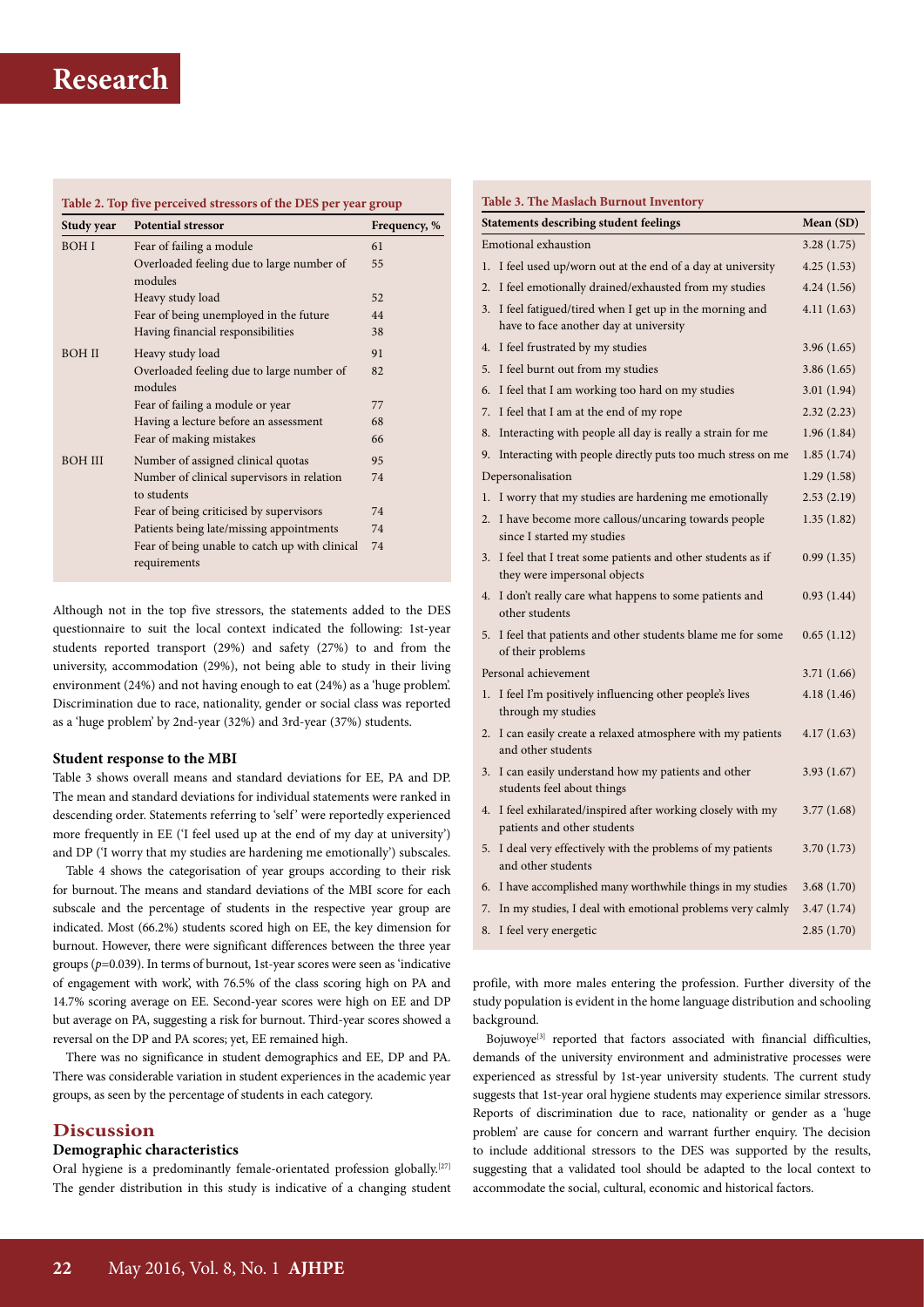## **Research**

| Table 4. Categorisation of MBI subscales by student year group, BOH |               |               |               |               |  |  |
|---------------------------------------------------------------------|---------------|---------------|---------------|---------------|--|--|
| <b>MBI</b> subscales                                                | Overall score | 1st year      | 2nd year      | 3rd year      |  |  |
| EE category                                                         | High          | Average       | High          | High          |  |  |
| EE score                                                            | 29.04 (11.00) | 25.79 (10.56) | 33.09 (10.10) | 30.16 (11.51) |  |  |
| % within group                                                      | 66.2          | 14.7          | 81            | 63.2          |  |  |
| DP category                                                         | Average       | Low           | High          | Average       |  |  |
| DP score                                                            | 6.28(5.24)    | 5.14(4.97)    | 8.13(4.86)    | 6.15(5.77)    |  |  |
| % within group                                                      | 27.8          | 56.3          | 36.4          | 27.8          |  |  |
| PA category                                                         | High          | High          | Average       | High          |  |  |
| PA score                                                            | 28.89 (8.23)  | 29.02 (10.05) | 26.44(6.35)   | 31.47 (5.66)  |  |  |
| % within group                                                      | 76            | 76.5          | 13.6          | 63.2          |  |  |

### **Student response to the DES statements**

There were a number of similarities between the top stressors identified in this study and those in the international literature.<sup>[1,3-5,9,10,12,13,16,17]</sup> The study load, financial responsibilities, patients being late or missing appointments, and fear of being unable to catch up with clinical requirements were also noted among US dental hygiene students.[20] At least two stressors in the top five of each component of the DES questionnaire posing a 'huge problem' in this study were also reported by Saudi Arabian dental students.[4] These stressors were: lack of time for relaxation, being treated as immature, study load, feeling overloaded due to the large number of modules in the programme, lack of time to practise a preclinical procedure, number of supervisors in relation to students, inconsistency between supervisors, fear of being criticised, and patients being late or missing appointments (Table 1). Fijian dental students also reported the following stressors: feeling overloaded, fear of failure, criticism from clinical supervisors in the presence of patients, amount of assigned work, financial resources, and fear of unemployment after graduation.[12] Of concern is that stressors identified by Garbee *et al*. [1] in 1980 are still reported in the current literature and were also found in our study. Considering that the stressors were known, the authors questioned whether demands by departments were realistic and in the interest of students or whether departments competed for students' time.<sup>[1]</sup> Stressors in the abovementioned studies could be categorised as student, staff, curriculum and/or educational system related. It may be expedient to use categories to guide universities to the type and level of intervention required for a less stressful dental environment.

Final-year oral hygiene students reported significantly higher (*p*<0.01) stress levels than 1st-year students in three DES items, i.e. atmosphere created by clinical faculty, lack of input into decisionmaking processes at the faculty and inconsistency of feedback between different instructors.[20] A number of items identified were also noted by students in the current study. The authors questioned whether different experiences to stressors between class years were a result of changing demands of the programme or the unique personality of a class.<sup>[20]</sup> The results of this study did not indicate a lack of input into decision-making processes at university as a 'huge problem', contrary to those reported by Roberts and Ellingson.[20] A possible explanation is that UWC students have representation on faculty structures.

The manner in which stress is defined by the researcher informs the research approach and ultimately the answers gained. Hamill,<sup>[28]</sup> in a qualitative study of student nurses' perceptions of stress, used Cox's interactionist model of stress. This model advocates that 'stress should not be seen as either a stimulus or a set of responses but rather a person's interpretation of the significance of a threatening event (the stimulus) and his or her resources to cope with it (the response)'. The DES and MBI questionnaires are quantitative instruments and may not be useful on their own. Future studies using these instruments should consider using a mixed-method approach, where qualitative aspects are included to allow for clarification and elaboration of student experiences.

Polychronopoulou and Divaris<sup>[16]</sup> grouped stressors into seven categories to facilitate targeted interventions. These are self-efficacy beliefs, faculty and administration, workload, patient treatment, clinical training, performance pressure, and other. A substantial number of stressors identified by students in this study were in the 'self-efficacy beliefs' category, suggesting that further enquiry may be needed. In considering interventions, programmes may also have

limited control over stressors, such as patient co-operation,[20] also identified as a stressor in this study. In such instances student stress can be reduced through training to develop interpersonal relationships with patients to foster understanding of the patient's life context and so improve co-operation.[20]

Longitudinal studies have been suggested to better the understanding of stressors identified and to monitor at-risk students to inform appropriate interventions.[11,12,21,23,29] This position is supported by the current study in view of stressors appearing to vary across the academic years.

#### **Response to the MBI**

The scores for each subscale of the MBI show a trend (Table 3), with statements referring to 'engagement with others' reported at a lower frequency on the EE and DP subscales and at a higher frequency on the PA subscales. This observation suggests that students may feel better about themselves when interacting with others, which supports the view that early engagement with patients is 'protective' in terms of stress and burnout.<sup>[19]</sup> The opposite, where engagement with 'self' was reported at a higher frequency on EE and a lower frequency on PA, may indicate that students are challenged to cope in an academic environment. This finding may be consistent with the fact that a number of stressors noted in the DES were located in the 'self-efficacy beliefs' category.[16]

The overall scores (Table 4) indicate that the group is not at risk of burnout. Although the mean scores for the programme may be favourable, considerable variations across the academic years were noted. The 1st-year class started off positively, showing 'engagement with work', the 2nd-year class appeared to be at risk of burnout, and at the 3rd-year level students appeared to be coping better. Of concern is that EE, the key dimension of burnout, increased progressively over the 3 academic years, with 62% of students falling into the 'high' category in the 3rd year. Dimensions of burnout were also found among qualified dental hygienists, with high levels of EE (14%) and DP (15%) and high levels of diminished PA (29%).<sup>[14]</sup> Hinshaw *et al.*<sup>[7]</sup> reported on stress and burnout experienced by dental hygiene educators. The authors highlighted institutional responsibility to reduce stress experienced as a result of educators' roles and responsibilities.

The results of this study cannot be generalised with regard to the broader oral hygiene student